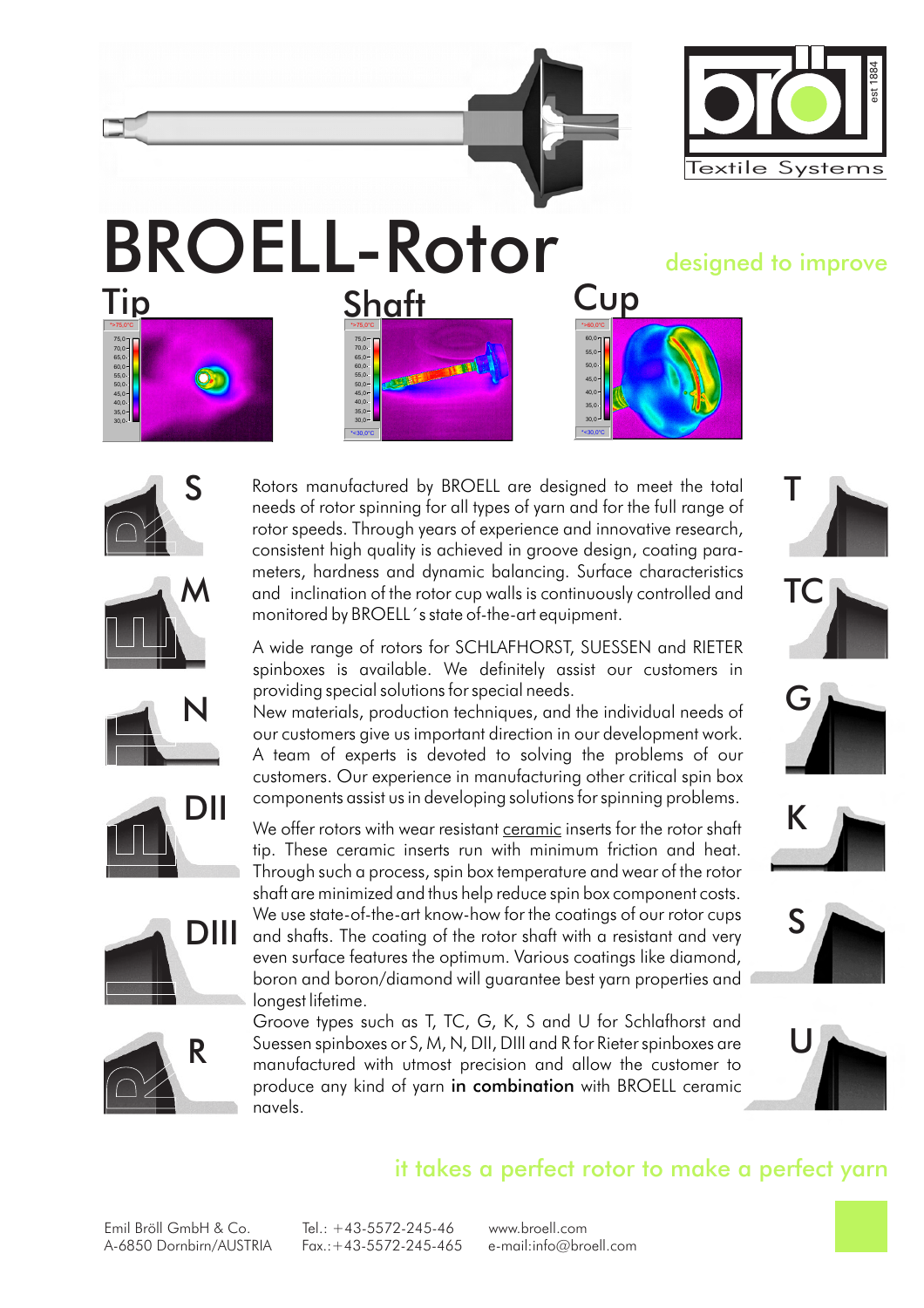



## designed to improve

### **Warranty period of BROELL-Rotors**

Life time of BROELL-Rotors can be guaranteed for the same periods as original rotors due to our highest standard of manufacturing and balancing and use of first quality coating from Wacker Chemie / Germany.







DII

DIII





K

S

#### Notes:

Careful handling and maintenance of the rotors is assumed. Wear of the diamond coating in the groove may occur sooner depending on the fibre material and does not constitute reason for a complaint. All the information given is not valid for extremly sandy or bleached cotton and delustred manmande fibre materials. In the event of a warranty claim, the period for which the rotors were actually used is set off against the purchase price of the replacement rotors.

- (1) Owing to the influence of material throughput, fibre material and trash content, the expected service life is not a basis for the warranty.
- (2) Information does not apply to spun-dyed viscose.





Emil BRÖLL GmbH & Co.

#### it takes a perfect rotor to make a perfect yarn

Emil Bröll GmbH & Co. Tel.: +43-5572-245-46 www.broell.com A-6850 Dornbirn/AUSTRIA Fax.:+43-5572-245-465 e-mail:info@broell.com

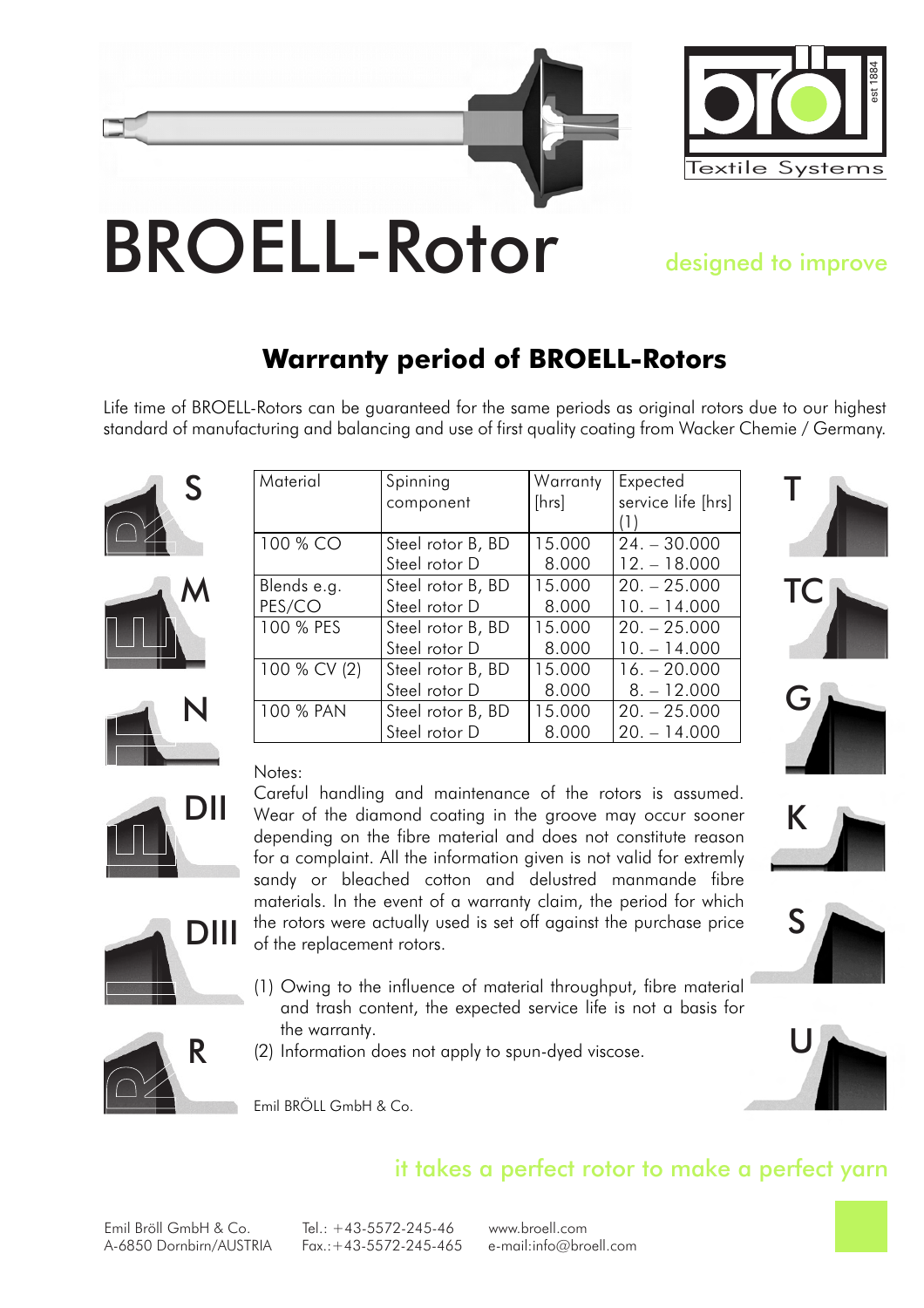

# BROELL-Rotor **Rieter**

#### designed to improve

| Grooves | <b>Characteristics</b>                                                                                                                                                                                              | <b>Applications</b>                                                                         | Spinbox                               | <b>Diameter</b>                                               |
|---------|---------------------------------------------------------------------------------------------------------------------------------------------------------------------------------------------------------------------|---------------------------------------------------------------------------------------------|---------------------------------------|---------------------------------------------------------------|
| S       | Universal application<br>Good yarn characteristics<br>Raw material with low trash<br>No ball warp indigo dyeing                                                                                                     | - Weaving<br>- Knitting<br>- Viscose<br>- Terry yarns<br>- Fancy yarns                      | $-$ RU14A<br>R <sub>1</sub><br>- R20  | $-32,35,40,48$<br>28, 30, 32, 35, 40, 48<br>28,30,32,35,40,48 |
| M       | Excellent yarn characteristics<br>$\overline{\phantom{0}}$<br>Raw material with very low trash content<br>Bulky yarn at high rotor speed                                                                            | - Knitting<br>- Weaving                                                                     | - R1<br>- R <sub>20</sub>             | - 31<br>31                                                    |
| N       | Good spinning stability<br>$\overline{\phantom{0}}$<br>Raw material with high trash content<br>High yarn bulk                                                                                                       | - Knitting<br>- Weaving                                                                     | - RU14A<br>R <sub>1</sub><br>- R20    | 32, 35, 40, 48<br>30, 32, 35, 40<br>30, 32, 35, 40            |
| DII     | High yarn bulk<br>$\blacksquare$<br>Low twist possible<br>Soft knitting yarns<br>Low yarn strength but good Uster IPI values<br>Cotton with high trash content<br>٠<br>Coarse yarn counts > 30tex<br>Very low moiré | - Hosiery yarns<br>- Raised yarns<br>- Denim<br>- Linen<br>- (Terry yarns)<br>- Regenerates | RU14A<br>R <sub>1</sub><br><b>R20</b> | $-40$<br>$-40$<br>40                                          |
| DIII    | High yarn bulk<br>$\overline{\phantom{0}}$<br>Good spin stability<br>Low twist possible<br>٠<br>Coarse yarn counts > 40tex<br>Reduced snarling                                                                      | - Denim<br>- (Terry yarns)<br>- (Regenerates)                                               | RU14A<br>R <sub>1</sub><br><b>R20</b> | 35,40,48<br>$-35,40,48$<br>35,40,48                           |

| Coatings | <b>Characteristics</b>                                                           |  |
|----------|----------------------------------------------------------------------------------|--|
|          | Universal application<br>Good yarn values                                        |  |
|          | Highly wear resistant<br>Low twist possible<br>Easy to clean                     |  |
|          | Universal application<br>Highly wear resistant<br>Excellent yarn characteristics |  |
|          | Universal application<br>Longer lifetime compared to D<br>Good yarn values       |  |



Emil Bröll GmbH & Co. Tel.: +43-5572-245-46 www.broell.com A-6850 Dornbirn/AUSTRIA Fax.:+43-5572-245-465 e-mail:info@broell.com